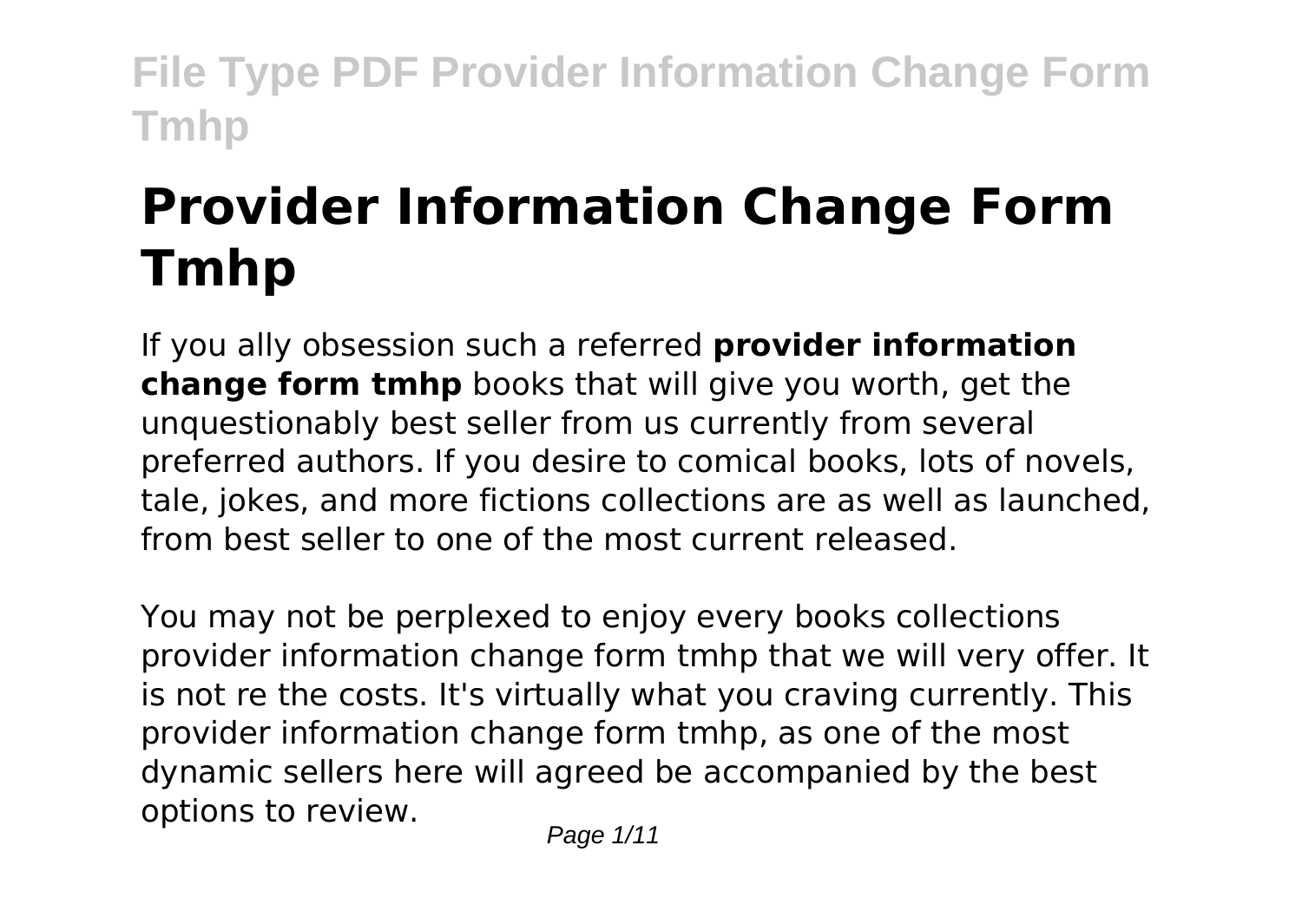It's easier than you think to get free Kindle books; you just need to know where to look. The websites below are great places to visit for free books, and each one walks you through the process of finding and downloading the free Kindle book that you want to start reading.

#### **Provider Information Change Form Tmhp**

Provider information can also be updated electronically in the Provider Information Management System (PIMS) that is accessible through "My Account" at www.tmhp.com. Do not return this instructions page. Fax completed forms and all other required documents (if applicable) to . 512 -514 4214. or mail to TMHP Provider Enrollment ,

#### **Provider Information Change Form - TMHP**

Provider Information Change Form. Texas Medicaid fee-for-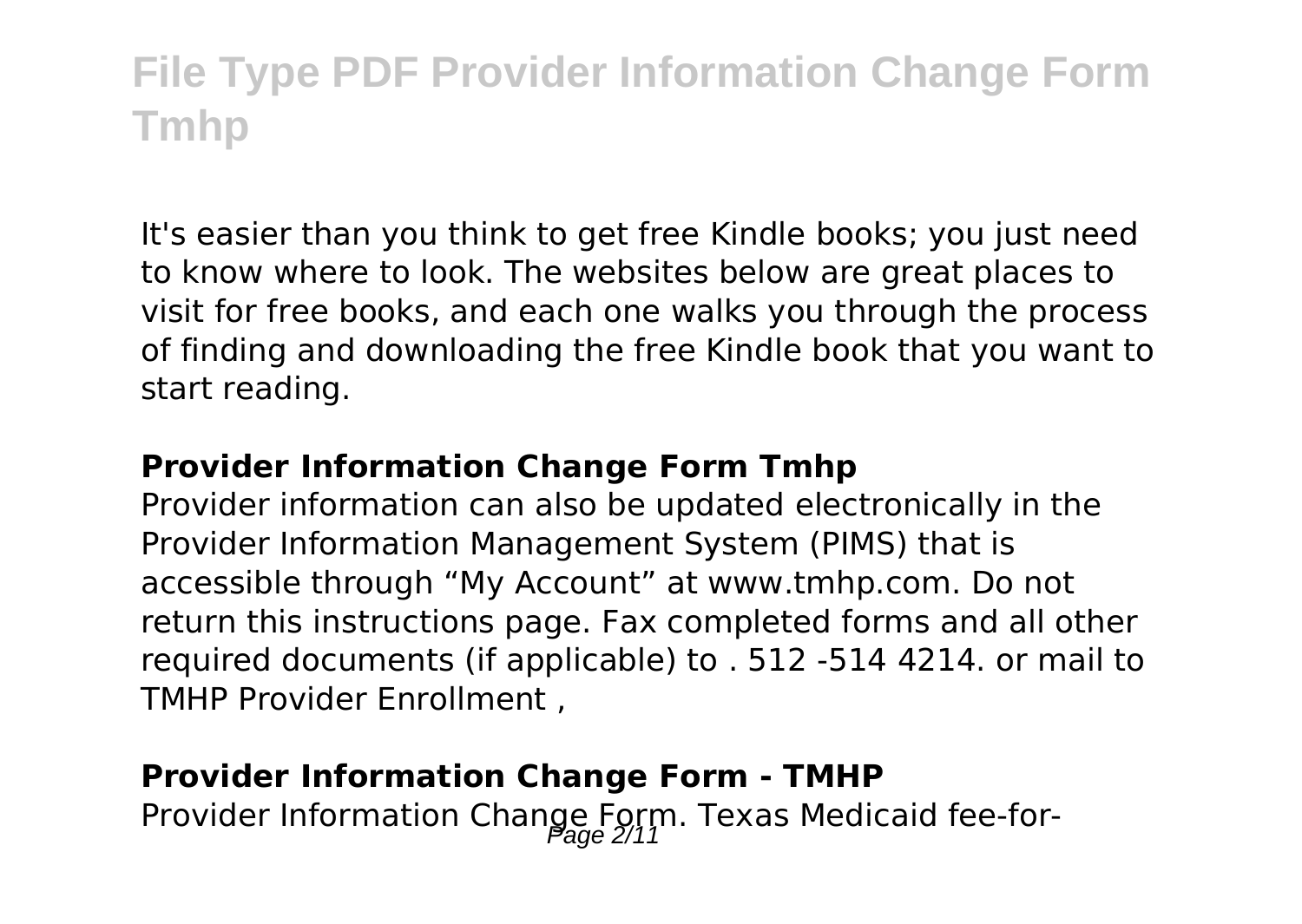service and Children with Special Health Care Needs (CSHCN) Services Program providers can complete and submit this form to update their provider enrollment file. Print or type all of the information on this form. Mail or fax the completed form and any additional documentation to the address at the bottom of the page.

#### **Provider Information Change Form - TMHP**

request changes to the provider's email address or to remove a current administrator for the provider's secure Texas Medicaid & Healthcare Partnership (TMHP) portal account accessed through TMHP website at . www.tmhp.com. For assistance, contact the TMHP Electronic Data Interchange (EDI) Helpdesk at 1-888-863-3638. This form should only be

#### **TMHP Portal Request Change Form**

Only one form can be submitted for each change to enrollment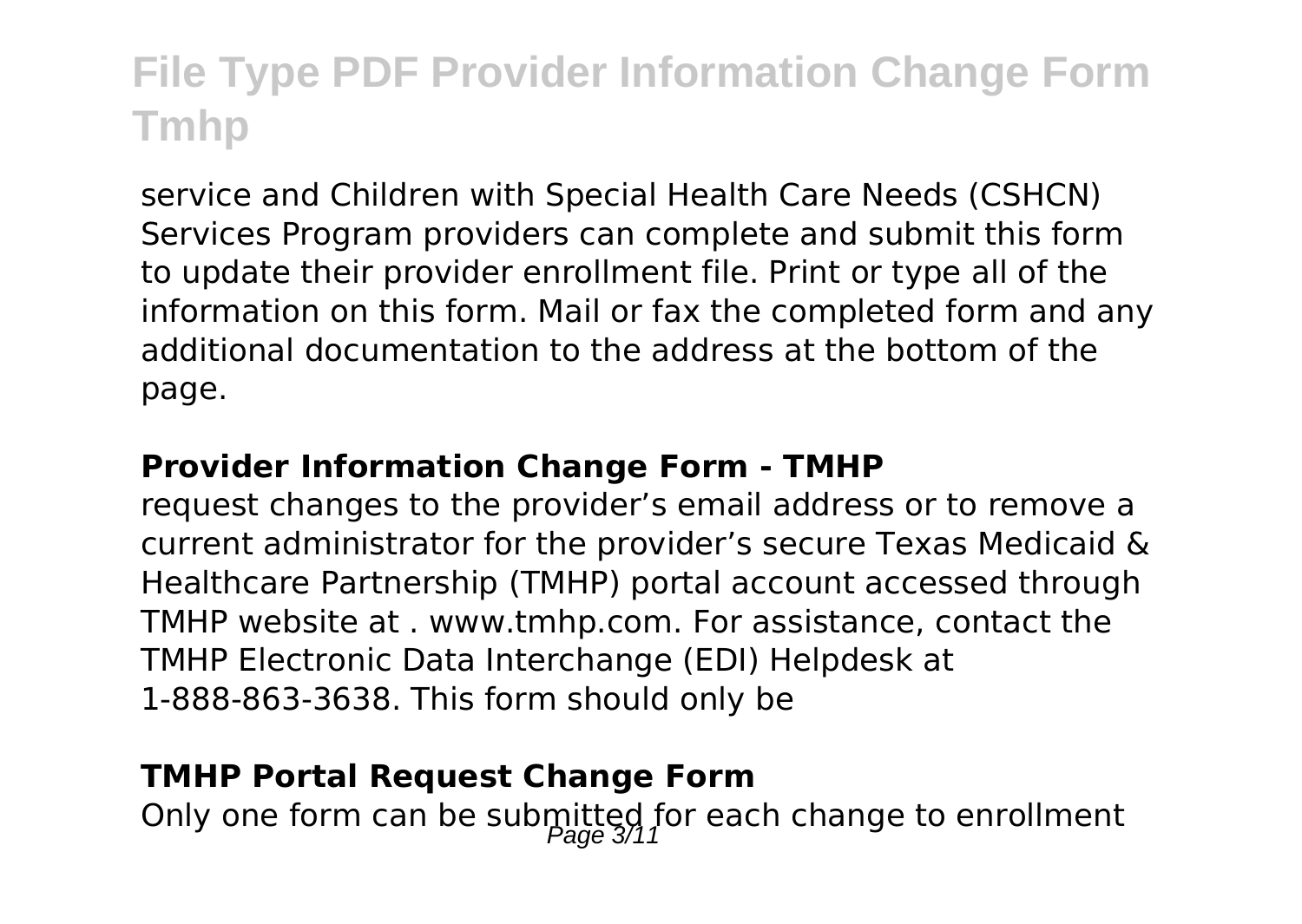information on file with TMHP. Federal Tax Identification Number (TIN) changes for individual practitioner providers must only be made by the individual to whom the number is assigned. Performing provider address changes are limited to addresses that are associated with the group and currently on file with TMHP. Providers cannot render or submit claims for services at a new practice location until

### **Updated Provider Information Change Form Now Available - TMHP**

Provider Information Change Form Texas Medicaid fee-forservice, Children with Special Health Care Needs (CSHCN) Services Program, and Primary Care Case Management (PCCM) providers can complete and submit this form to update their provider enrollment file. Print or type all of the information on this form.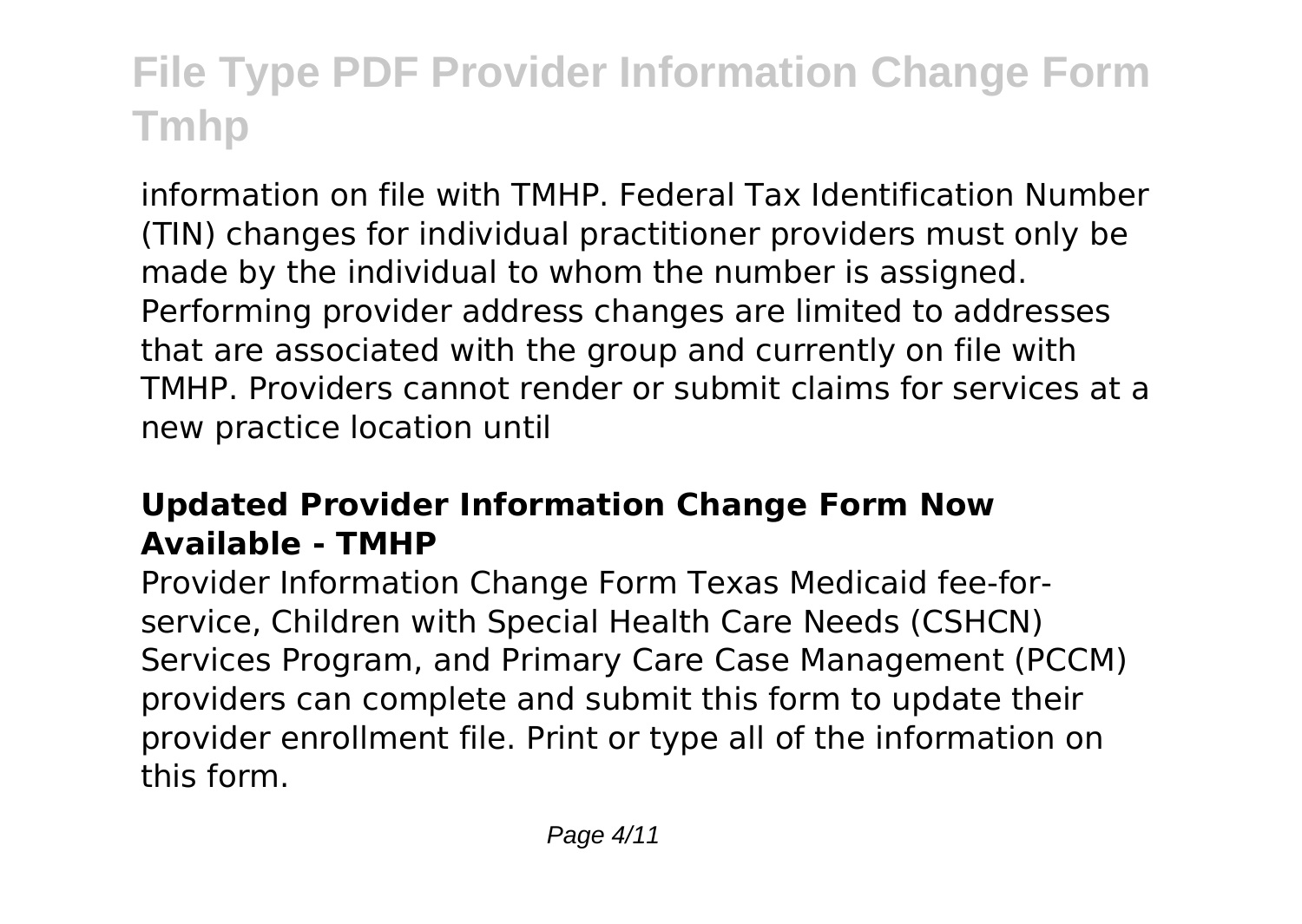### **Updating Your Information with TMHP Updating Your ...**

Changing Provider Information Each information type has a different process for changing, including timelines for submitting a change. Visit the TULIP websiteto access the forms to make changes to your information. Changes in Physical Location or Mailing Address

### **Changing Provider Information | Texas Health and Human**

**...**

Please complete the following questions as accurately as possible. This information will be used in determining how the change of ownership will be processed and where past and future cost report settlements will be mailed. Previous Owner's Information Previous Texas Provider Identifier (TPI): \_\_\_\_\_

### **Change of Ownership Questionnaire - tmhp.com**

To provide Texas Health and Human Services Commission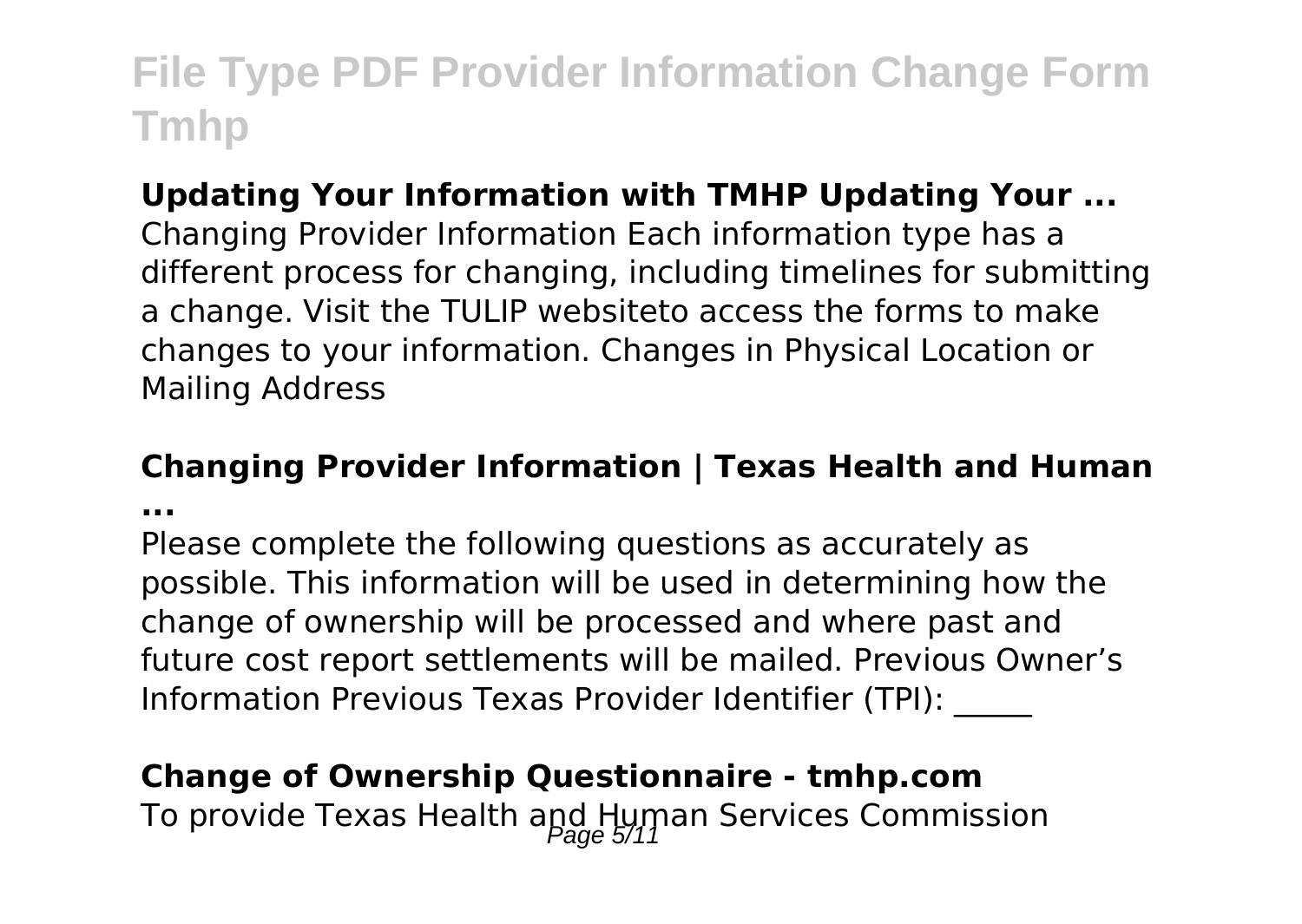(HHSC) office staff a form to record information reported by clients about changes in their circumstances. To advise the individual that the advisor can explain what type of proof is required for a reported change. To provide clients with a receipt of the change(s) they reported.

#### **Form H1019, Report of Change | Texas Health and Human Services**

Applicant's Instructions for Completing Form 3684. Note: Applicants that bill or intend to bill acute care services through Texas Medicaid & Healthcare Partnership (TMHP) must enroll in Texas Medicaid through TMHP. For more information, visit the Texas Health and Human Services (HHS) website.

#### **Form 3684, Texas Medicaid Provider Enrollment Application ...**

Welcome to the Texas Medicaid & Healthcare Partnership (TMHP)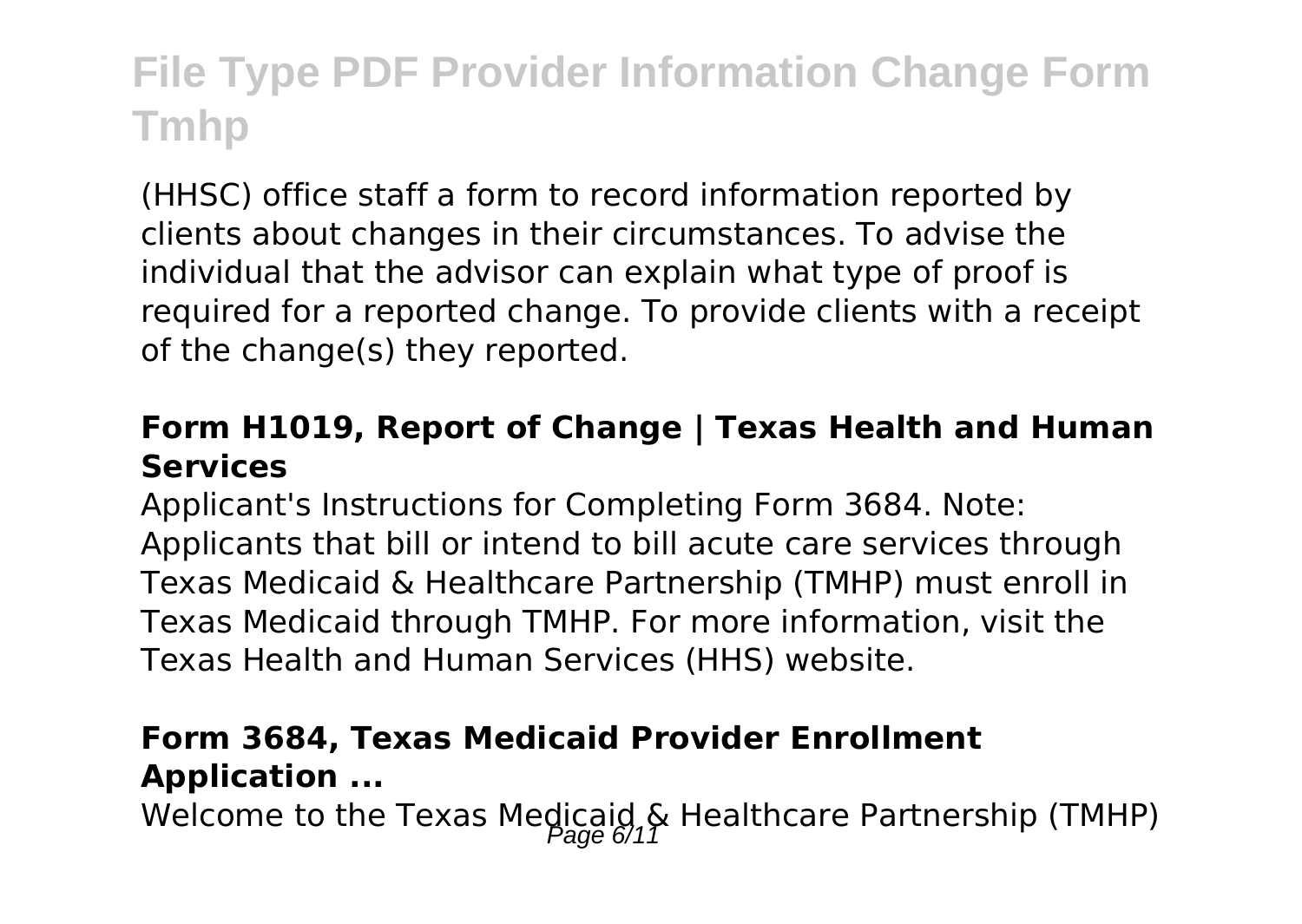website. TMHP is a group of contractors under the leadership of Accenture. Accenture administers Texas Medicaid and other state health-care programs on behalf of the Texas Health and Human Services Commission.

### **TMHP - Welcome to Texas Medicaid & Healthcare Partnership**

Texas Medicaid and CHIP provider resources include information on Provider Information | Texas Health and Human Services Texans can dial 2-1-1 (option 6) for information on COVID-19 and local resources on health care, utilities, food, housing and more.

**Provider Information | Texas Health and Human Services** Provider Information Change Form Texas Medicaid fee-forservice and Children with Special Health Care Needs CSHCN Services Program providers can complete and submit this form to update their provider enrollment file.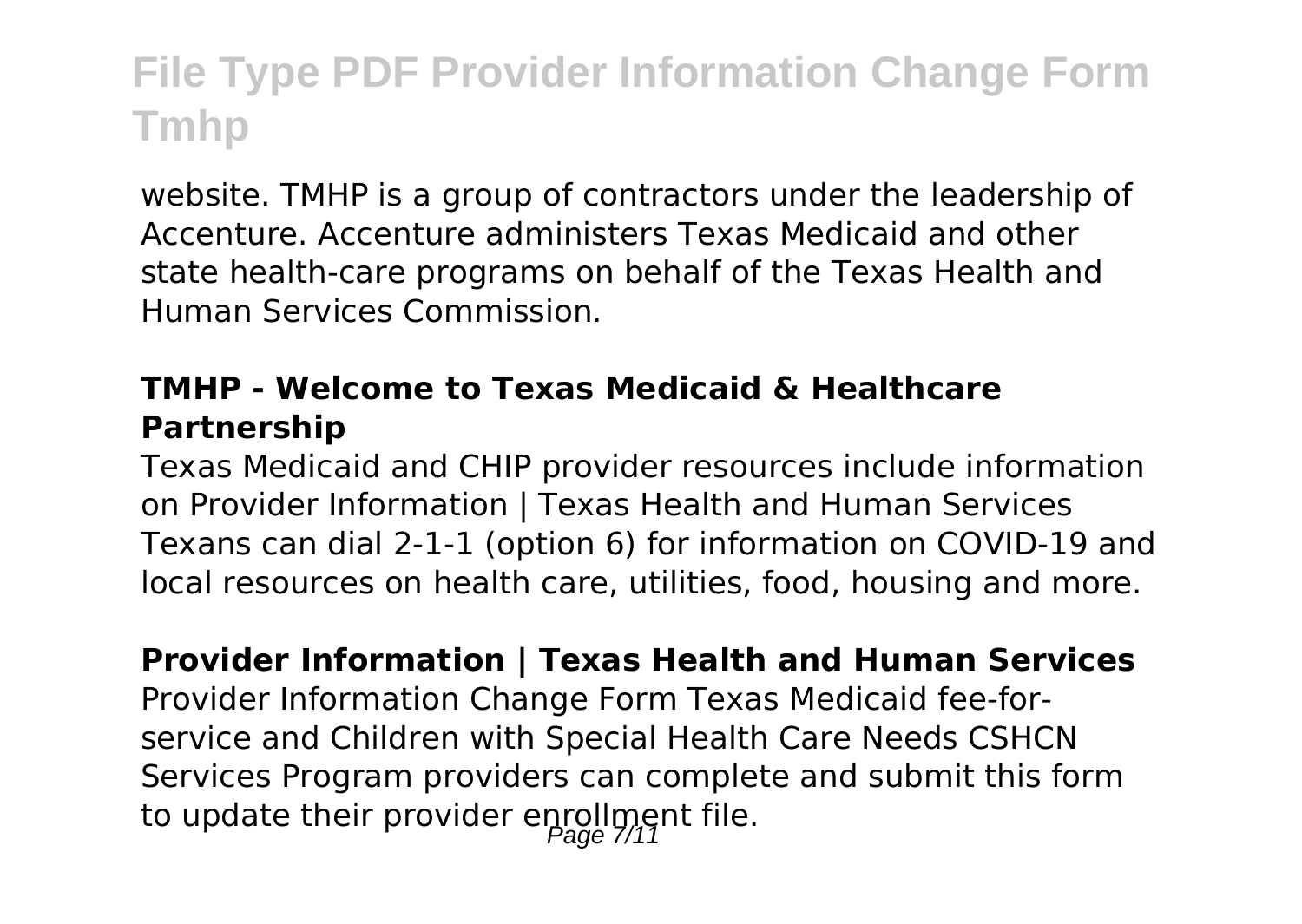### **Provider Information Change Form TMHP com - Fill Out and ...**

STANDARDIZED PROVIDER INFORMATION CHANGE FORM COMPLETE ALL APPLICABLE INFORMATION. INCOMPLETE SUBMISSIONS MAY BE RETURNED UNPROCESSED. NOT FOR NEW PROVIDERS OR CONTRACTUAL OR CREDENTIALING CHANGES. \*1. INDICATE CHANGE(S) BEING SUBMITTED: (Check all that apply — please include effective date for each item checked.)

### **STANDARDIZED PROVIDER INFORMATION CHANGE FORM**

For the TMHP Provider Information Change Form, refer to the instructions that accompany the form How to Access the Texas Medicaid & Healthcare Partnership Provider Information Change Form 1. Go to www.tmhp.com. 2.

# **Use the Provider Change Form to Keep Your Data Current**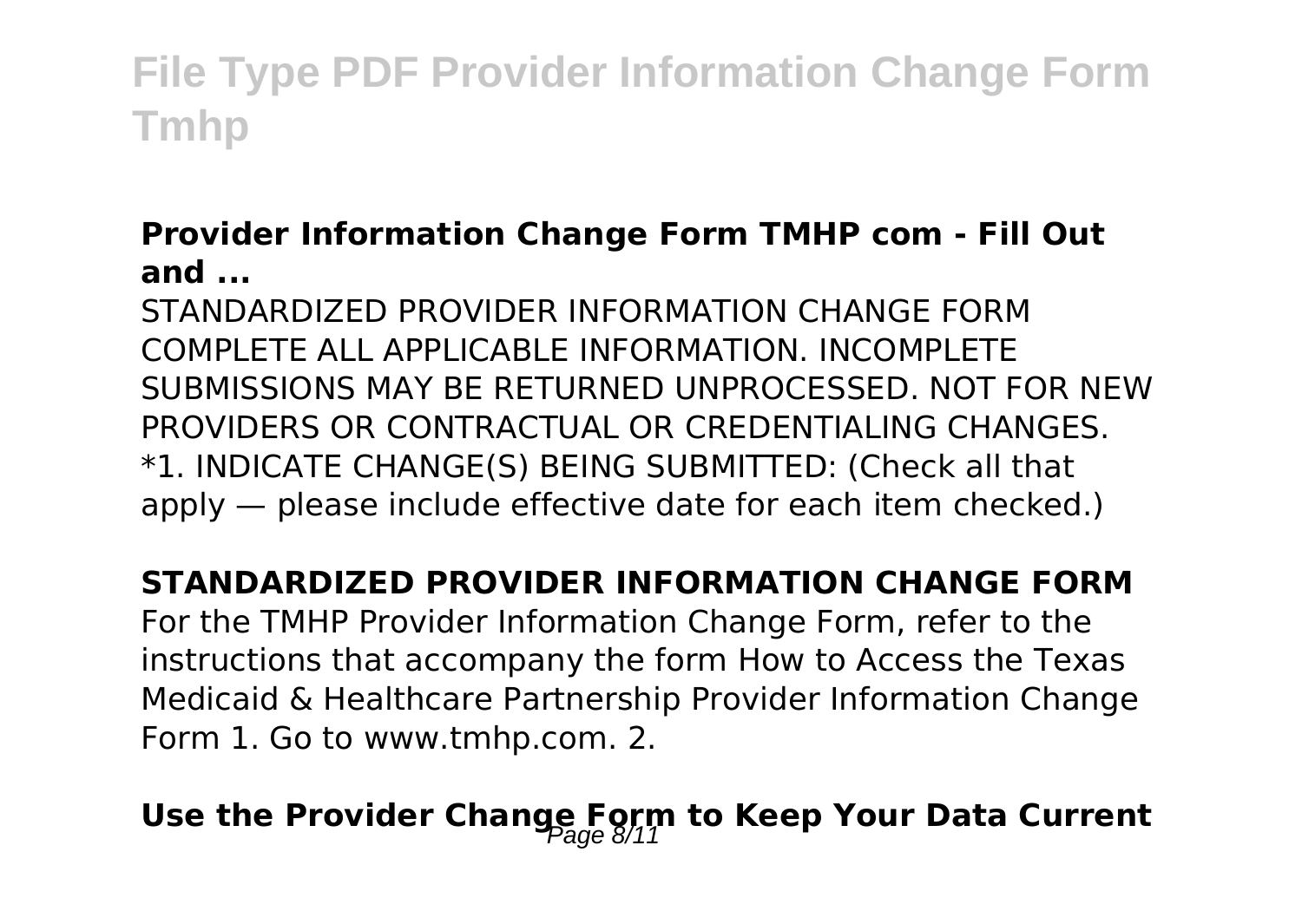The MCOs are to also use the TMHP Master Provider File for Medicaid Providers. o If a provider receives a notification and they know they are enrolled, they should follow back up with the respective MCO. It's possible the provider may need to also update their billing provider information on their claim submissions. o Taxonomies are important.

#### **MCO LTSS Quick Tips - Texas Health and Human Services**

Change in PRovider information \*Group OR CASE MANAGER name: (PROVIDERS WITH IN A group and individual providers must change their rn/sw licensure to reflect new name before notifying tmhp. this does not apply to a cm within a fqhc.) \*Address: \*SUBMIT PROVIDER INFORMATION CHANGE FORM FOUND AT TMHP.COM TO TMHP. ALL OF THE CHANGES ABOVE MUST BE ...

### **CM 10 - Texas Health and Human Services Commission**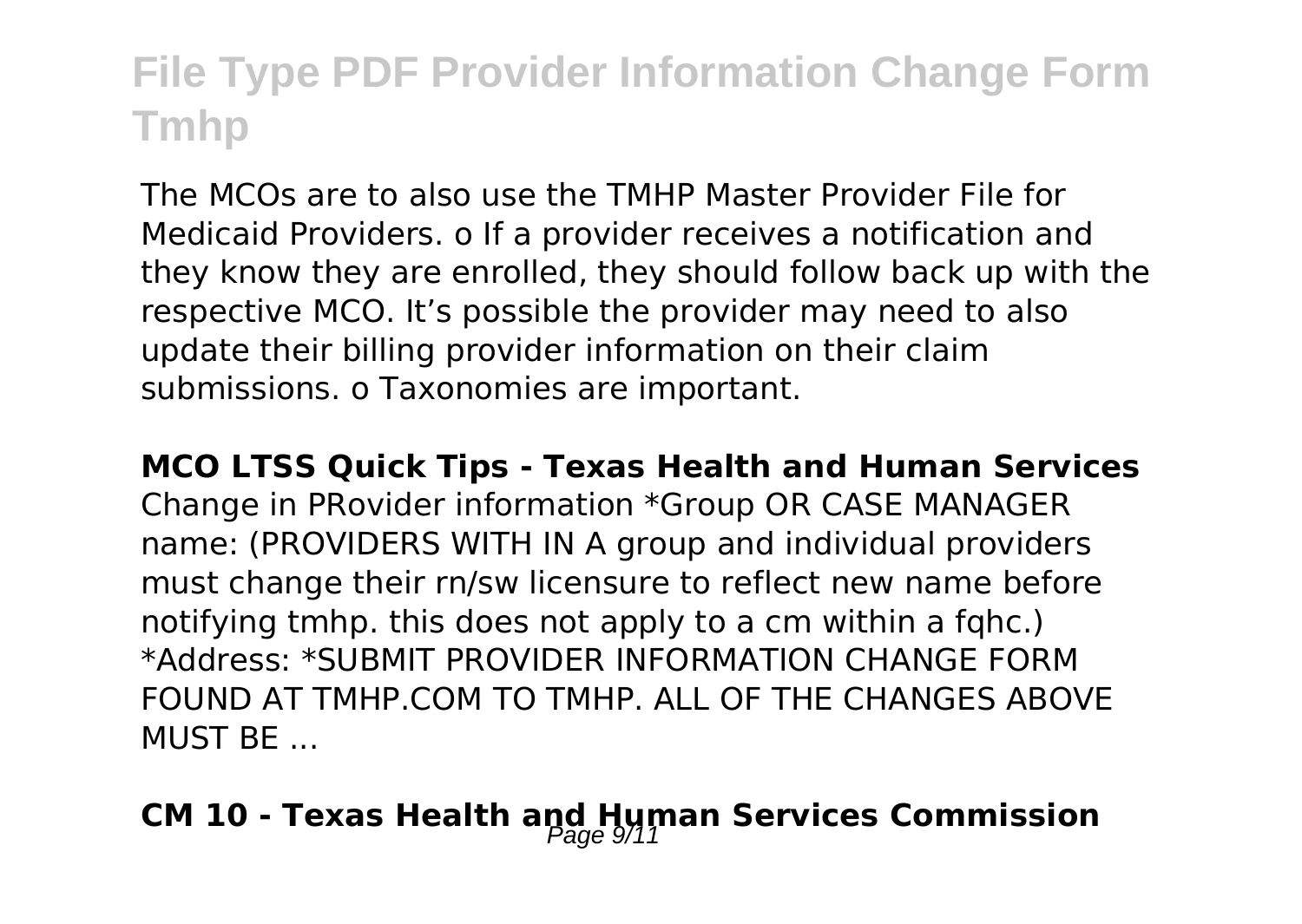The Texas Medicaid Provider Procedures Manual is the providers' principal source of information about Texas Medicaid.The manual is regularly updated to reflect the most recent policy and procedure changes. Updates are generally available the month following the effective date of the change.

#### **Medicaid Publications Provider Manual - TMHP**

o If a provider enrolled via TMHP, but the taxonomy they use to bill for LTSS services is not listed on their account, as long as the taxonomy does not change their provider type with TMHP, a provider can update their taxonomy list by: 1) sending in a Provider Information Change (PIC) form

#### **The Medicaid MCO LTSS provider enrollment deadline has**

**...**

Title: Texas Medicaid Provider Enrollment Application Author: Forms and Handbooks Subject: Form 3684\r\n09/2015 Created